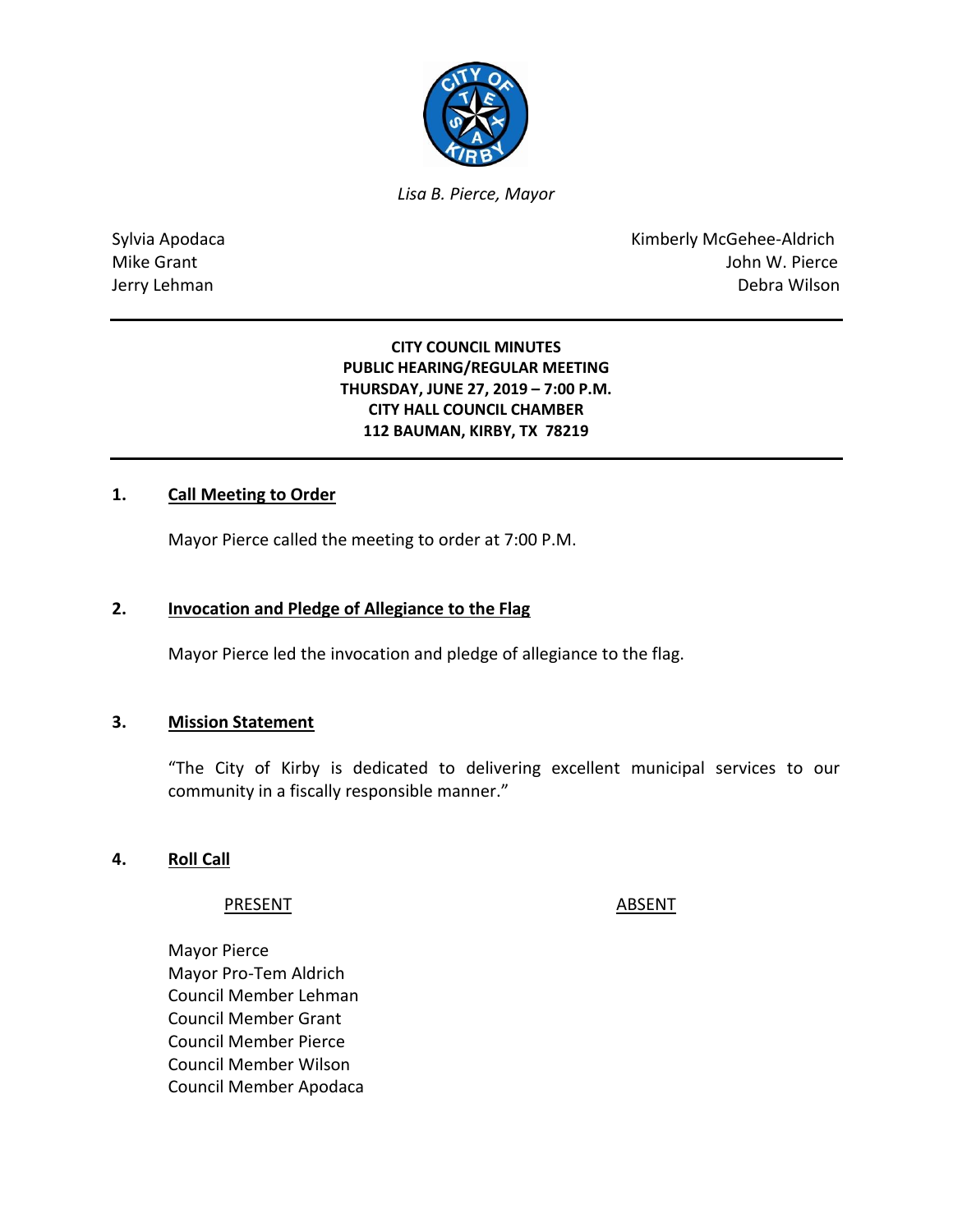Although Mayor Pierce deviated from the agenda, the minutes will be prepared in the order the agenda was posted.

## **5. Citizen Participation**

1. Dennis Wendell – He informed Council that water is always pooling along the drainage ditch and bridge at Redding and asked if something can be done to prevent this from happening. Mayor Pierce asked him to leave his contact information with the Public Works Director.

2. Dorothy Griffin – She said the traffic light at FM 78 and Gibbs Sprawl needs to allow more time for pedestrians to cross FM 78.

Mayor Pierce said the rest of the citizens signed up to be heard have deferred their time to Sharon Shuler. B.J. Voigt, Chris Garza, Beverly Johnson, Charles Johnson, Charlene Wyatt, M. Kyle all deferred their time to Sharon Shuler to speak on the Springfield Road project.

3. Sharon Shuler – She spoke regarding Springfield development. She opposed the request for a variance to the automatic sprinkler system.

## **6. Consideration Of And Action On Minutes**

## a. Regular Minutes June 13, 2019

Mayor Pro-Tem Aldrich moved to accept the minutes for June 13, 2019; seconded by Council Member Lehman. The motion carried with a 6-0-1 vote.

AYES: 6 NAYES: 0 ABSTAIN: 1 (Council Member Wilson)

# **7. Presentation**

## a. Recognition Of Kirby Emergency Medical Services Staff For Recent Successful EMS Inspection

Chief Alfaro informed Council that the staff is on a run at this time. He said the Texas Department of State Health Services conducted an inspection for recertification for EMS. The findings of the inspection yielded zero deficiencies. The EMS has been certified for another two years. He is proud of the men and women who work with him.

b. July 4<sup>th</sup> Fireworks In The Park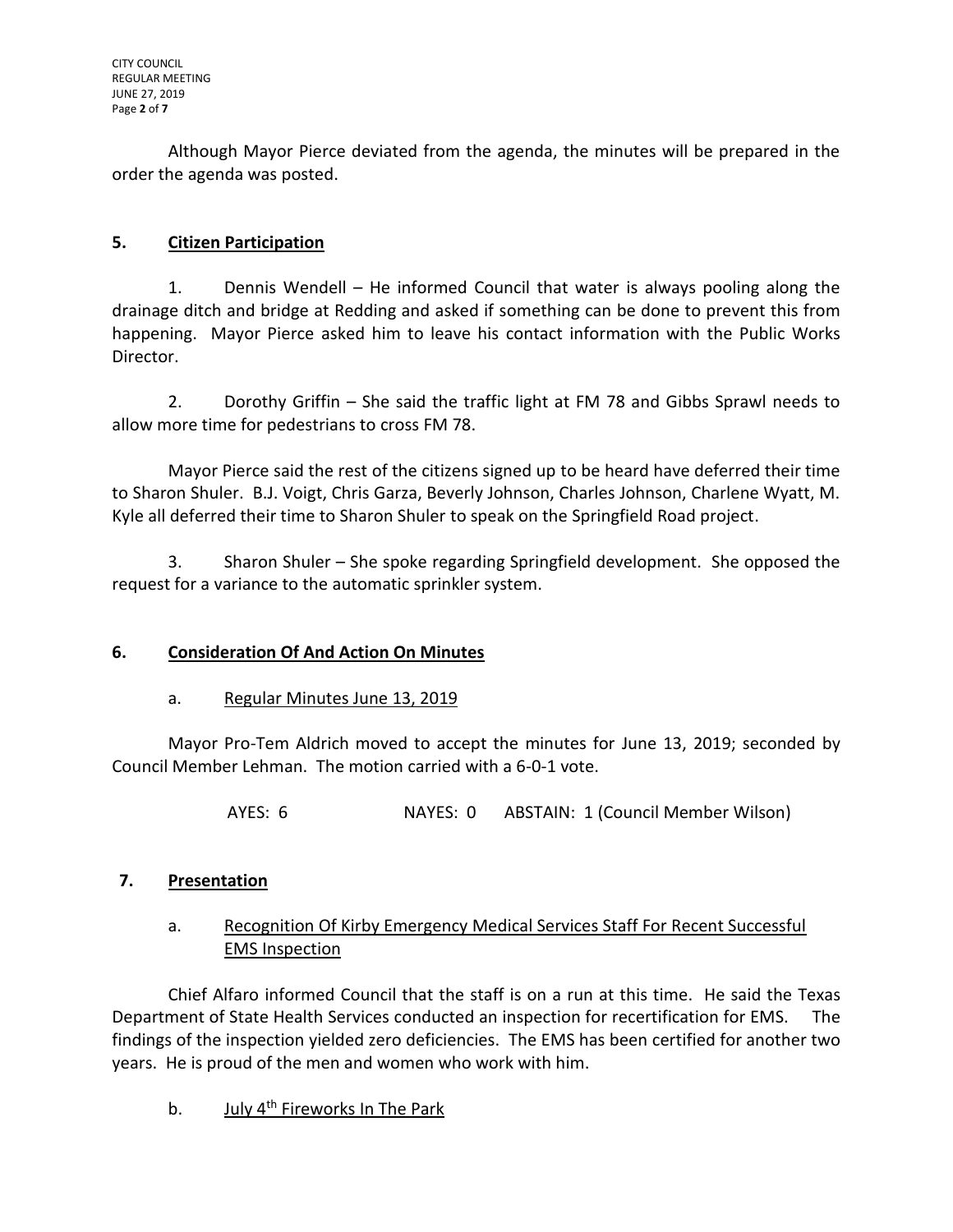Ms. Tania Vazquez, Assistant to the City Manager announced the Annual  $4<sup>th</sup>$  of July Fireworks in the Park and what you can expect when you come out.

## **8. Consent Agenda**

### a. Approval Of Quarterly Financial Report For Period Ending March 31, 2019

### b. Approval Of Quarterly Investment Report For Period Ending March 31, 2019

Mayor Pro-Tem Aldrich moved to accept the consent agenda, seconded by Council Member Apodaca. The motion carried with a 7-0 vote.

AYES: 7 NAYES: 0

## **9. Public Hearing**

Mayor Pierce closed the regular meeting and opened the public hearing at 7:27 P.M.

a. On A Variance To The Building Code, Section 150.16 (D)(a) To Waive The Requirement Of The Installation Of An Automatic Sprinkler System In A 3,300 Square Foot Commercial Building; Located At NCB 10596 CB 4018G BLK LOTS 1, 2, 3; Otherwise Known As 1001/1424 Springfield Road, City Of Kirby, Bexar County, Texas.

Mayor Pierce asked if there were any proponents or opponents who would like to speak regarding this item.

David Zapata - Architect of record for Big Boy Hauling proposed building. He said they are asking for a variance to waive the fire sprinkler system. Typically the uniform building code all over the nation requires that a building be sprinkled if it is over 5,000 square feet and City of Kirby's code states over 500 square feet. There is a fire hydrant located within 100 feet from the building, this is a non-combustible building, and there are fire extinguishers.

John Nguyen - Owner of the property. He thanked everyone for attending the meeting.

Charlene Wyatt – She said she is against the variance. There have been fires in the field at this location in the past. She said they have to adhere to our codes.

b. On A Request To Rezone Property From The Current Zoning Of Commercial, District (C-2) To Multiple Family Dwelling District (R-2). The Property Is Located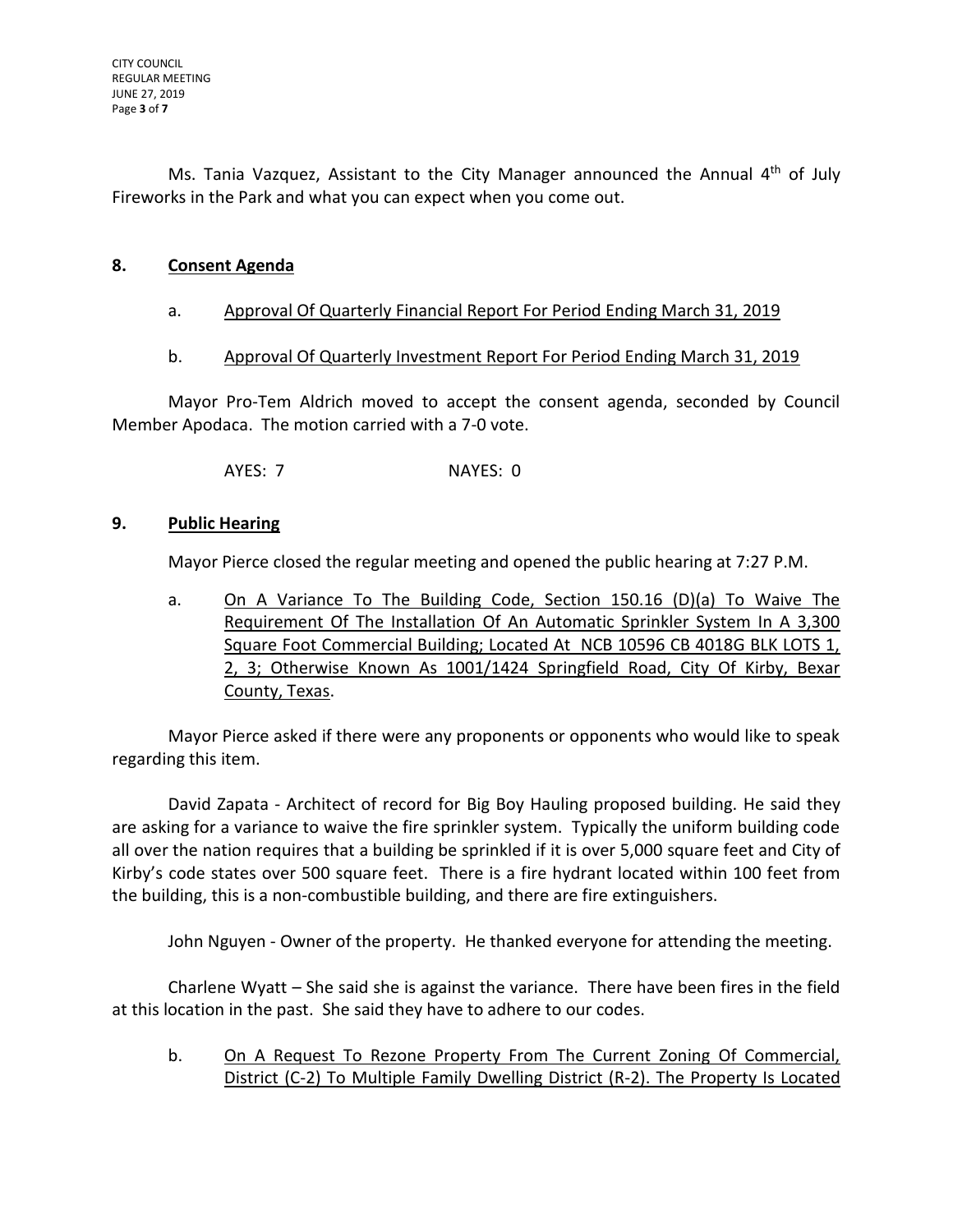## at Lot 20-B, Block 3, CB 5941, Known As 414 Edalyn St., Kirby, TX 78219, Bexar County, Texas.

There were not any citizens speak.

c. On A Request To Allow The Property Located At CB 5865 BLK LOT E 183 FT OF S 100 FT OF 12, Otherwise Known As 4810 Gibbs Sprawl Road, Kirby, TX 78219, Which Is Zoned Commercial, Office And Retail (C-1) To Be Used As A Residential (R-1) Property.

There were not any citizens to speak.

Mayor Pierce closed the public hearing at 7:37 P.M. and opened the regular meeting.

## **10. Discussion And Possible Action**

## a. Discussion And Possible Action On City Of Kirby Garbage Collection And Recycling – Tom Armstrong, Republic Services

Tom Armstrong, Republic Services, Municipal Services Manager, presented information on recycling and some service issues on the garbage side. There have been changes to the recycling industry. The first option is to maintain the curbside recycling program with an 83 cent increase per home per month. The second option is to reduce the recycling service to every other week and the rate will remain the same and will remove the additional 1% that is added to the annual price increase. He was unable to receive approval from Corporate to get rid of recycle all together and reduce garbage rate. Kirby's rate is so low that even if we get rid of recycling the garbage rate will not change.

Mayor Pierce stated when we talked about recycling, it was about the numbers it was the contamination numbers. You said there were only 50% of residents were recycling and of that 50% over half was not being recycled because of contamination.

Mr. Armstrong suggested a meeting with the City Manager, Mayor and one or two Council Members after hours.

Mayor Pierce said for clarification, there would be an 83 cent increase per month if we keep recycling. If we chose to go without recycling our rate would remain at \$14.30 without an increase. Mr. Armstrong concurred if we kept program as is there would not be a change in the rate.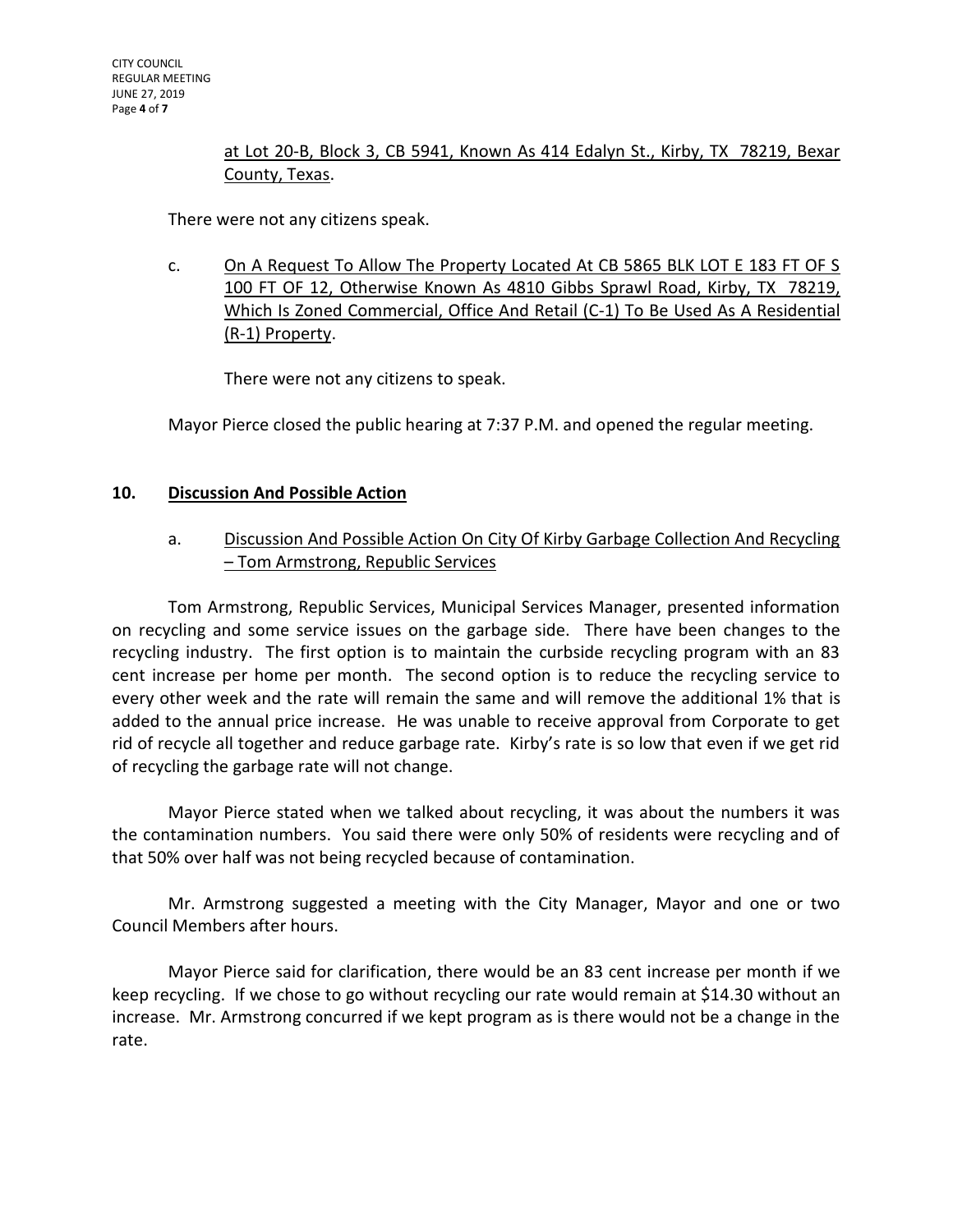The discussion brought out that currently the City receives recycling every other week and not once a week. Mr. Armstrong apologized and suggested going back to the drawing board and discuss this further.

Council Member Grant asked if he would provide the proposal in writing.

Council Member Wilson inquired about the smaller garbage carts for seniors. Mr. Armstrong said they would have to keep a second inventory for those carts. The drivers are happy to help those who are not able to wheel the carts to and from the curb.

## b. Discussion And Possible Action On An Eagle Scout Project In Friendship Park

Darraun Guzman, Boy Scout Troop 1412, presented his Eagle Scout project. His project is to construct tables to be placed in Friendship Park. He submitted a diagram of the Park and construction plans for the tables. He asked Council if they had a preference on the design of the tables. Council concurred they like the current style.

Council Member Grant moved to accept Darraun Gomez's Eagle Scout Project in Friendship Park and waive permit fees; seconded by Council Member Pierce. The motion carried with a 7-0 vote.

AYES: 7 NAYES: 0

c. Discussion And Possible Action On A Request For A Variance To The Building Code, Section 150.16 (D)(a) To Waive The Requirement Of The Installation Of An Automatic Sprinkler System In A 3,300 Square Foot Commercial Building; Located At NCB 10596 CB 4018G BLK LOTS 1, 2, 3; Otherwise Known As 1001/1424 Springfield Road, City Of Kirby, Bexar County, Texas.

Council Member Grant agreed that the applicant needs to abide by the City's codes.

Council Member Lehman said he hopes that one day the business will expand along with the building to over 5,000 square feet. He also concurred with abiding by the City's codes.

Council Member Grant moved to deny the variance to the Building Code, Section 150.16 (D)(a) to waive the requirement of the installation of an automatic sprinkler system in a 3,300 square foot commercial building; located at NCB 10596 CB 4018G BLK LOTS 1, 2, 3; otherwise known as 1001/1424 Springfield Road, City of Kirby, Bexar County, Texas; seconded by Council Member Pierce. The motion carried with a 7-0 vote.

AYES: 7 NAYES: 0

d. Discussion And Possible Action On A Request To Allow The Property Located At CB 5865 BLK LOT E 183 FT OF S 100 FT OF 12, Otherwise Known As 4810 Gibbs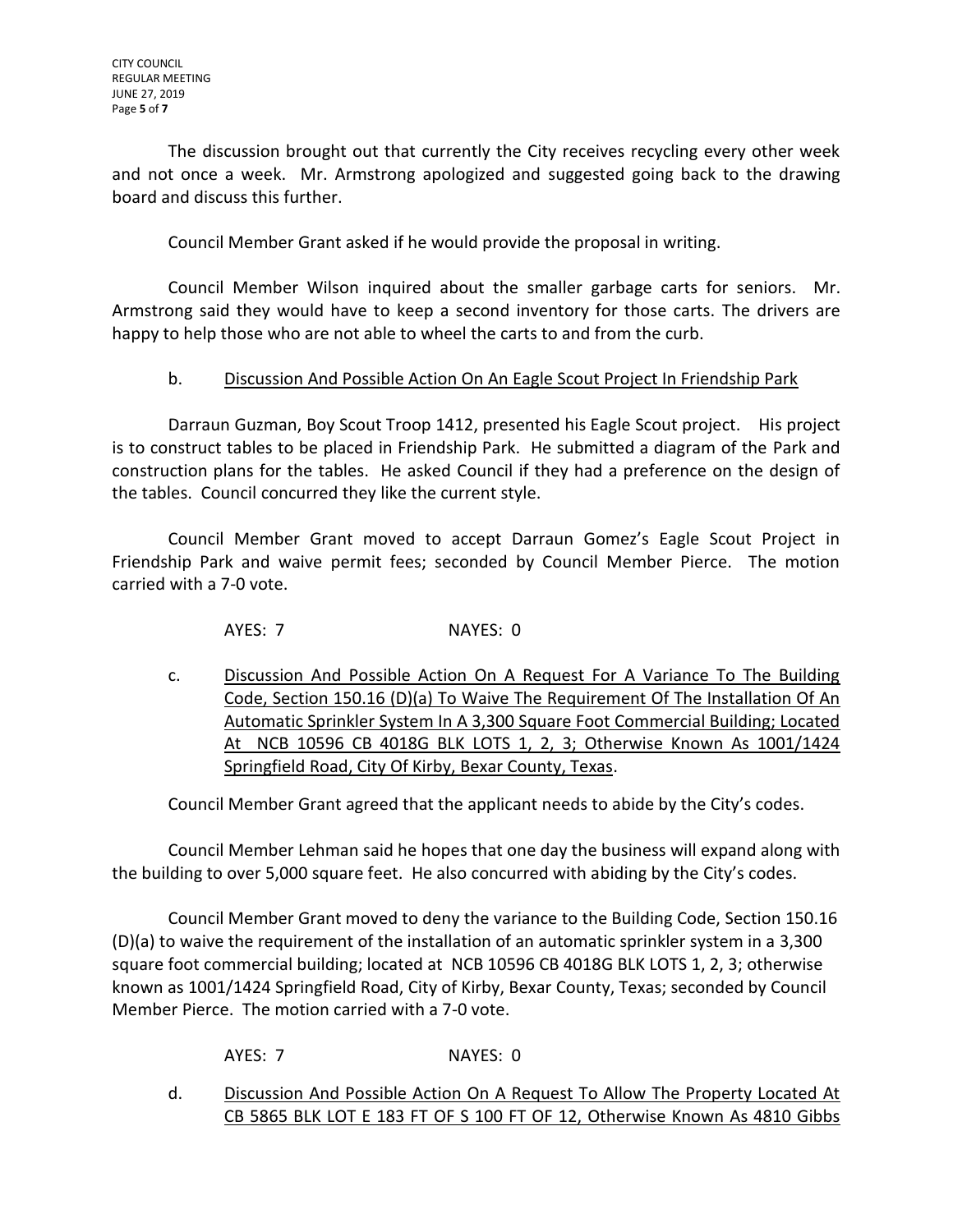## Sprawl Road, Kirby, TX 78219, Which Is Zoned Commercial, Office And Retail (C-1) To Be Used As A Residential (R-1) Property.

Mayor Pierce recognized Marc Schnall, City Attorney. Mr. Schnall identified an oversight with the application submitted by the applicant Vinnie Bilotto, owner of property. After a search of Bexar Appraisal District records the owner of the property is identified as Allstate Mgmt LLC Series 9. Mr. Schnall stated if city council is inclined to permit use, a suggested condition is that Mr. Bilotto files a statement from Allstate Mgmt LLC Series 9 authorizing Mr. Bilotto individually to make this request. The Specific Use Permit will be issued to Allstate Mgmt LLC Series 9 as the property owner of record. Tonight's action will be to direct city staff to prepare an ordinance accepting the Specific Use Permit to change the use of the property. Also, amend the application to reflect Allstate Management LLC Series 9 as the property owner.

Council Member Grant moved to table this item; seconded by Council Member Wilson, to July 11, 2019, if all of the information is received by the city secretary. The motion carried with a 7-0 vote.

## AYES: 7 NAYES: 0

e. Update, Discussion And Possible Action On Binz Engleman Road Reconstruction **Project** 

Mark Hill, project engineer, provided an update on the Binz Engleman Road Reconstruction Project.

f. Discussion And Possible Action On Appointing Up To Four Alternate Members To The Building And Standards Commission

City Secretary stated there were not any applications.

g. Discussion And Possible Action On Appointing A Member To The Beautification And Recycle Committee

City Secretary stated there were not any applications.

h. Discussion And Possible Action On Appointing Members To the Kirby Senior Center Corporation Board

Norma Hamby, Senior Center Manager stated there were not any applications.

## **11. Requests and Announcements**